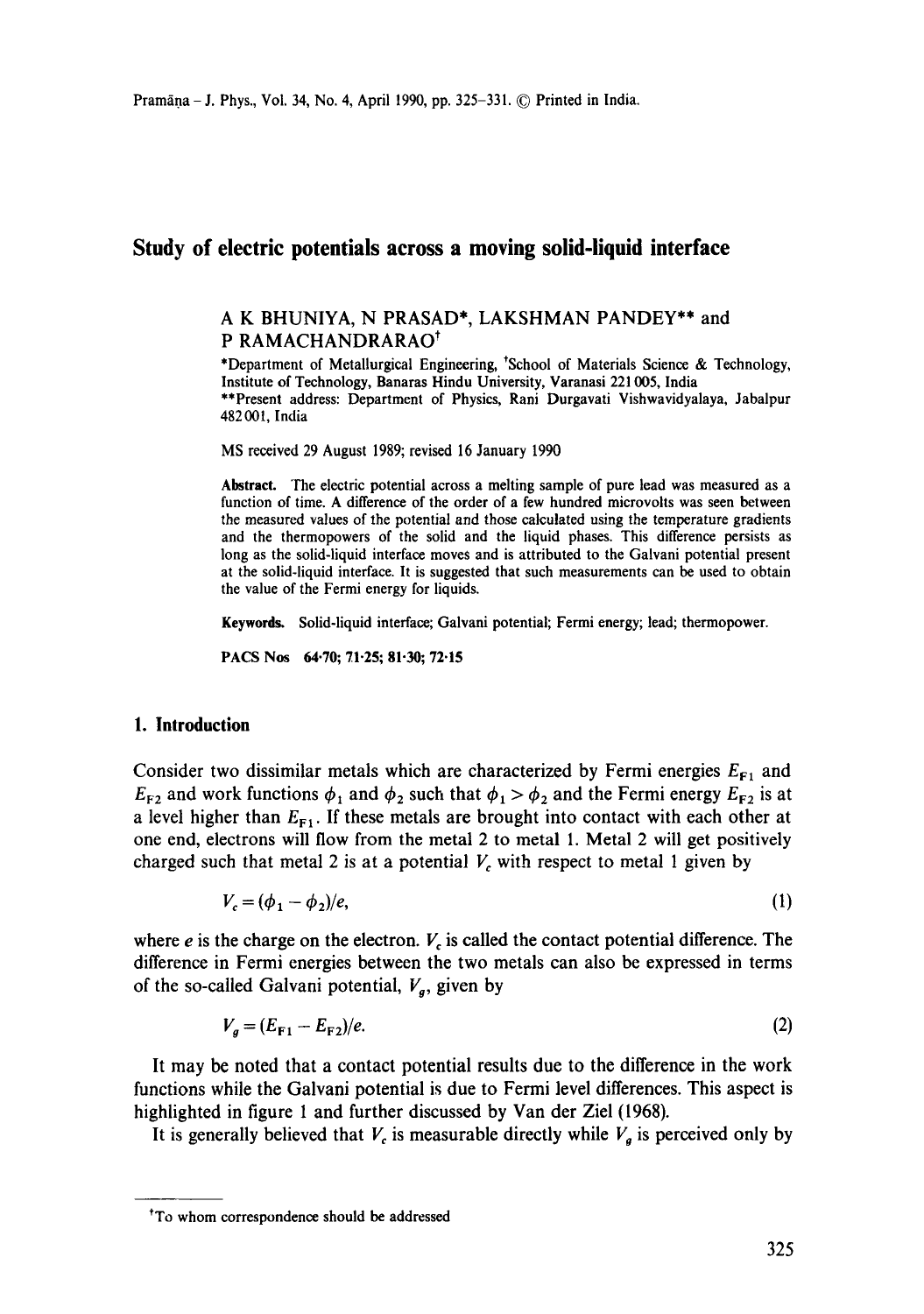

Figure 1. Schematic representation of Fermi energy levels ( $E_{F1}$  and  $E_{F2}$ ) and work functions  $(\phi_1$  and  $\phi_2$ ) for two metals 1 and 2 when they are (a) separate and (b) in contact with the electron moving around from A. Note the existence of Galvani potential at B and contact potential between D and C.

its temperature dependence which manifests itself as the contact component of the thermoelectric e.m.f. (Van der Ziel 1968).

The Fermi levels of metal in the solid and liquid states are expected to be different. Since most metals expand on fusion, one anticipates a lower Fermi level in the liquid state. By virtue of the Fermi level difference, a Galvani potential arises at a solid-liquid interface. Whenever a solid phase is brought into physical contact with its own liquid, an instantaneous electron flow will ensue from the solid to the liquid and establishes the Galvani potential. When the solid-liquid interface moves i.e. whenever the solid melts or the liquid freezes at the interface it is accompanied by an electron flow in an appropriate direction. The latter type of electron flow affords a method of measuring the Galvani potential by monitoring the potential across a solid-liquid interface in continuous motion. The present report is in continuation of our earlier efforts at measuring the potential across a solid-liquid interface through the design of appropriate cells (Gupta *et al* 1987; Bhuniya 1989).

# **2. Experimental procedure**

A cell was fabricated for the purpose of detecting the interface voltage. As shown in figure 2 the cell consists of two electrodes for measuring the potential and two thermocouples for measuring the temperature. The choice of the electrodes was limited by the following criteria:

(ai The material should not interact either chemically or by way of dissolution in the sample: Perusal of literature, especially phase diagrams, shows that most electrode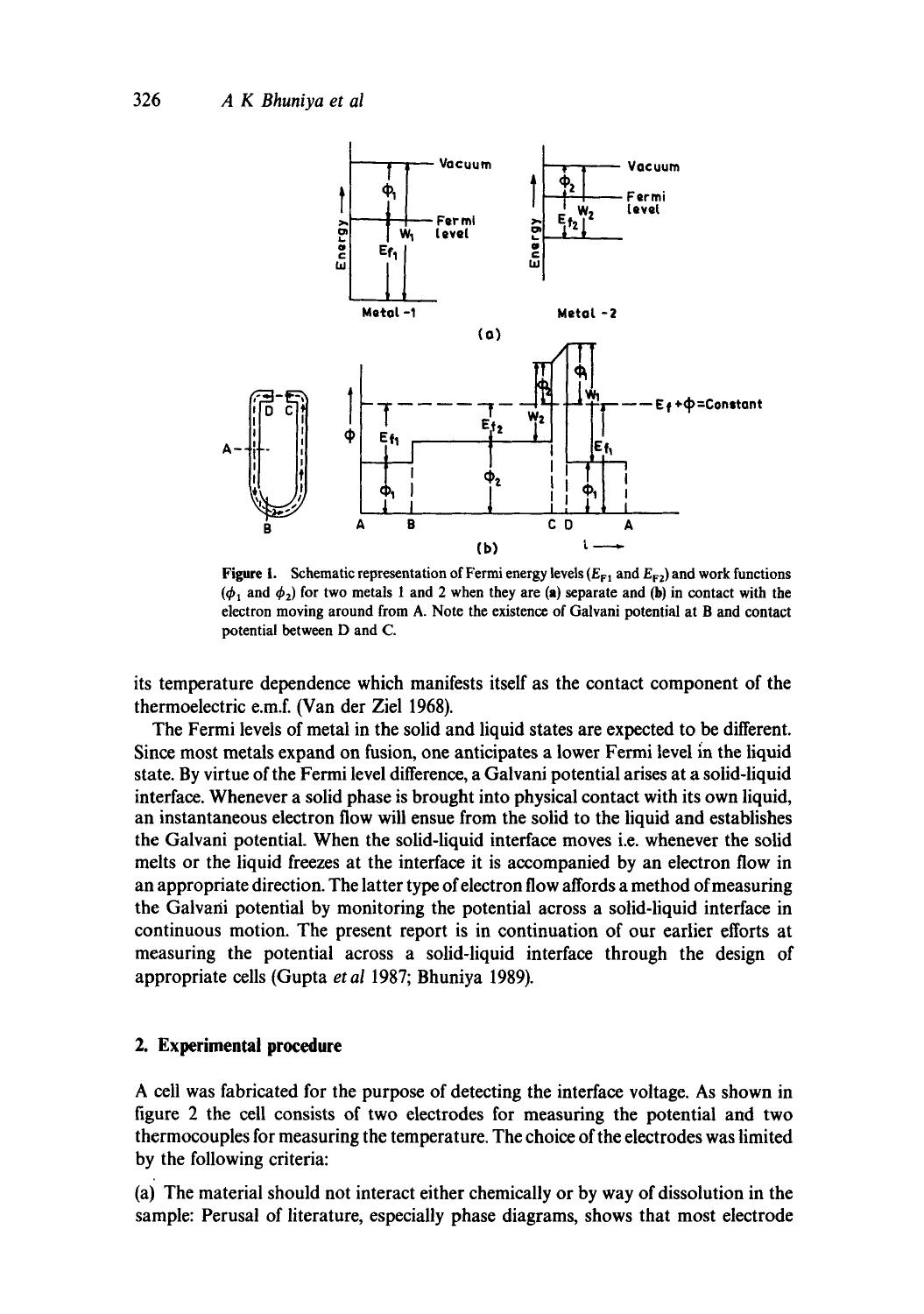

**Figure** 2. Schematic drawing of the solidification cell. The dotted portion represents the sample.

materials form monotectics/eutectics with lead. Only copper dissolves to a negligible extent at the temperatures of our interest. In a few cases, no phase diagram information was available thus preventing the selection of such materials.

(b) The thermopower of the electrode material should be smaller than or comparable to that of the sample for greater accuracy. Otherwise, the small interface potentials tend to get lost in the associated experimental errors. From this point of view as well, copper is the most suitable electrode for lead.

The two copper electrodes of circular cross-section with a diameter of 0.8 mm were held at a vertical separation of 5 cm in a silica tube of length 14 cm and internal dia of  $1.8$  cm (figure 2). These were sheathed in glass tube (with only the tip being exposed) and held in place with the aid of a rubber stopper. Two sheathed and fine chromel-alumel thermocouples were located very close to the two electrodes to monitor the temperatures.

The tube was initially filled with metal to be studied and heated until a pool of liquid metal is formed. The rubber stopper was then positioned and sealed. The output from the thermocouples was monitored using a digital microvoltmeter (model DMV 001). The output from the electrodes was amplified using a d.c. amplifier fabricated and calibrated by us and fed to a Perkin-Elmer 56 chart recorder. A typical experiment using this cell consisted of inserting the bottom end of the assembly vertically into a pre-heated resistance furnace which was maintained at a temperature above the melting point of metal to be studied. Initially the portion below electrode  $E_1$  melts (see figure 2) and a solid-liquid interface is formed. It then progressively moves towards  $E_2$  during which time the temperatures and the voltage between  $E_1$  and  $E_2$  are monitored.

#### **3. Results**

Figure 3 shows the output across the electrodes  $E_1$  and  $E_2$  (figure 2) and the temperature profiles of these electrodes during the melting of pure lead. It may be noted that the temperature in the region near  $E_1$  rises linearly and attains the melting temperature  $(T_m)$  of lead (600.5 K). Temperature of electrode  $E_2$  lags behind and attains 600.5 K after a lapse of about 360 seconds. This is the time it takes for the interface to move from electrode  $E_1$  to electrode  $E_2$ . The potential recorded between  $E_1$  and  $E_2$  rises linearly, stabilizes prior to  $E_1$  attaining  $T_m$  of lead, shows precursor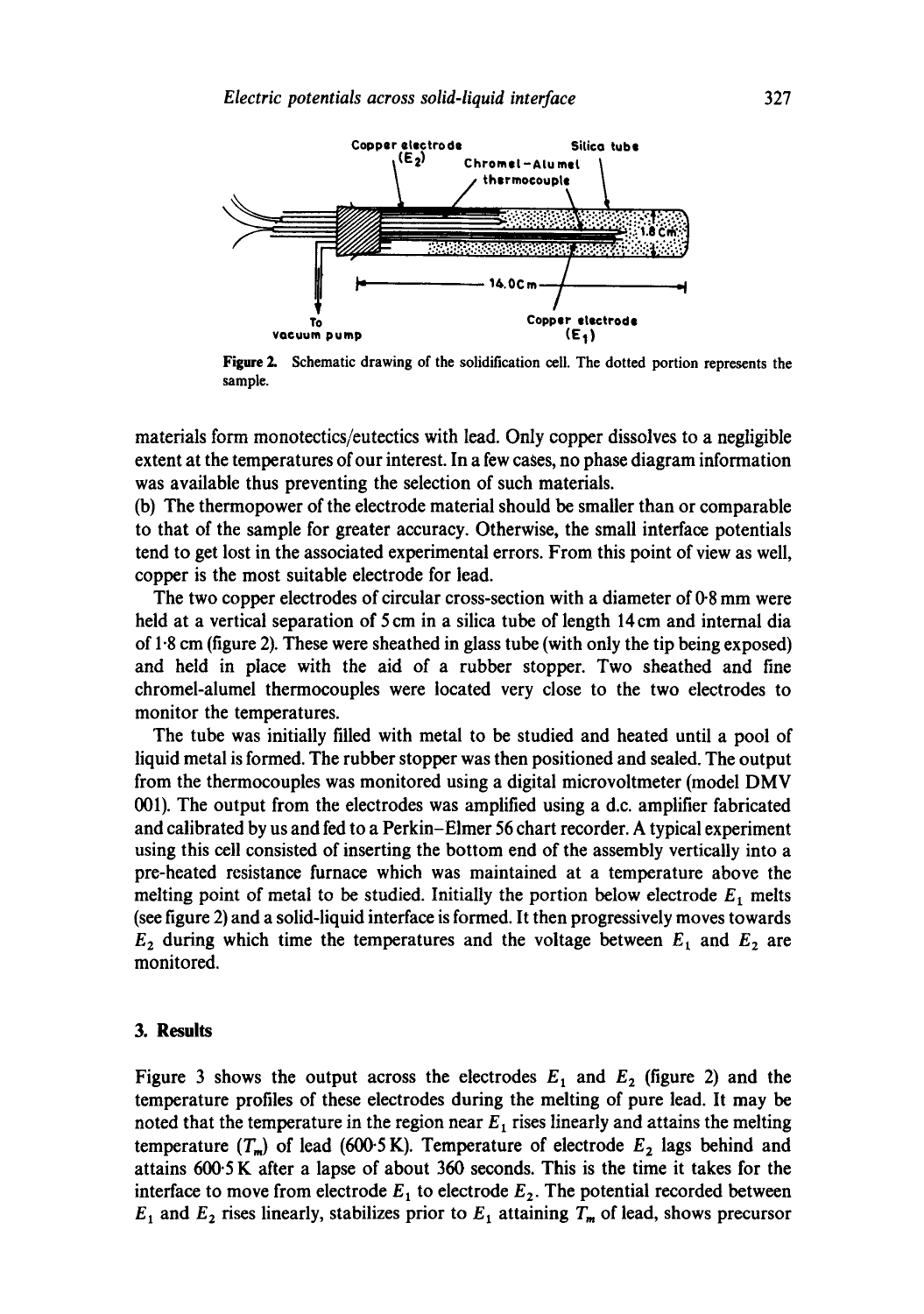

**Figure 3.** Observed voltage (curve 1) across the electrodes  $E_1$  and  $E_2$  (figure 2) plotted as a function of time. The calculated thermo e.m.f. is shown by curve 2 while the temperatures near the electrodes  $E_1$  and  $E_2$  are shown by curves 3 and 4 respectively.

effects (point C in figure 3) and then rises almost linearly until  $E_2$  attains  $T_m$  after which it drops suddenly (see curve 3 in figure 3).

The thermopower of the solid phase with respect to the pure copper electrode could be readily evaluated from the portions of e.m.f, plot prior to melting. The value obtained by us for solid lead near  $T_m$  is  $-5.39\pm0.83~\mu$ VK<sup>-1</sup> and compares very favourably with the value of  $-5.50 \mu$ VK<sup>-1</sup> reported earlier (Verhoeven and Gibson 1969; Blatt *et al* 1976). The thermopower of the liquid phase could not be determined with the same accuracy due to the very small gradients in the liquid phase. We, therefore, use the value of  $-7.0~\mu$ VK<sup>-1</sup> reported by them.

# **4. Discussion**

What potential differences are expected between electrodes  $E_1$  and  $E_2$ ? In a cell of the type described above, the solid and/or liquid phases are maintained in a temperature gradient before, during and after melting. The observed gradients (as evaluated from the temperature near  $E_1$  and  $E_2$ ) are greater in the initial solid phase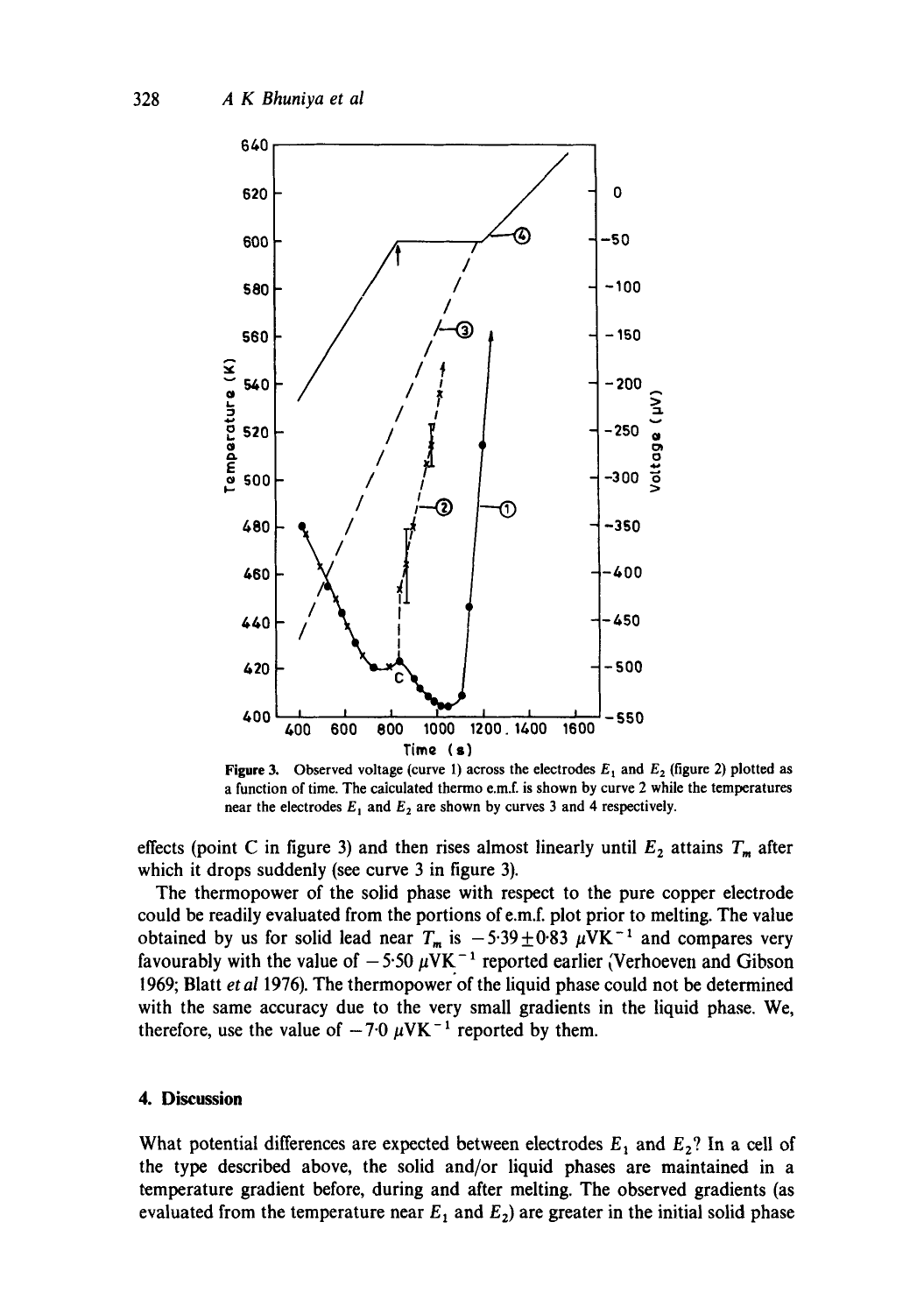than in the final liquid phase. These gradients lead to thermoelectric e.m.f.s. When the region between  $E_1$  and  $E_2$  is a single phase, the thermo e.m.f. is given by the product of thermopower S and the temperature difference between  $E_1$  and  $E_2$ . The expected thermo e.m.f, was calculated from the following expression due to Verhoeven and Gibson (1969).

$$
V = (S_p - S_l)\delta f G_l + (S_p - S_s)(1 - f)G_s \delta,
$$
\n(3)

where f is the fraction of the length between the probes which is the liquid.  $S_p$ ,  $S_l$ and  $S<sub>s</sub>$  are the absolute thermoelectric powers of the probe, liquid and solid respectively,  $\delta$  is the separation between probes and  $G_s$  and  $G_t$  are the values of thermal gradient in solid and liquid respectively. It can be shown that equation (3) reduces to

$$
V = (S_p - S_l)(T_2 - T_m) + (S_p - S_s)(T_m - T_1),
$$
\n(4)

where  $T_m$  is the melting temperature of the metal and  $T_1$  and  $T_2$  are the temperatures at  $E_1$  and  $E_2$  respectively. One normally expects the output between  $E_1$  and  $E_2$  to be entirely due to the thermo e.m.f.s.

In figure 3 is also shown the thermo e.m.f, calculated from equation (4). While the general trend of the plot is reproduced, there are significant and inexplicable differences between the observed e.m.f. and the expected e.m.f. when the region between  $E_1$  and  $E<sub>2</sub>$  is partially liquid and partly solid. Attempts at compensating for the difference by altering the thermopowers of the liquid and solid phases lead to unreasonable values for these parameters. In an earlier study on the freezing of an aqueous solution Zhekhamukov and Kambiev (1985) attributed potentials of the order of 100  $\mu$ V, observed during the movement of the solid-liquid interface to change separation at the interface. In the present case where we are dealing with a highly conducting material such processes of charge separation are unlikely and an alternate explanation is required.

We propose that the discrepancy is due to the existence of a Galvani potential. It is well known that the Galvani potential at a single interface cannot be measured since any such attempt will introduce additional interfaces between the probes and the phases concerned (Bockris and Reddy 1973). However, in the present set of experiments, such additional interfaces are present both when the interfaces are stationary and when they are mobile. Any contributions from these interfaces are eliminated when we take the differences between the observed and calculated potentials since the thermopowers used in the calculation also refer to the same electrodes. From our observations it can be said that subtracting the thermo e.m.f, due to gradients is equivalent to subtracting the effects at a stationary interface in the present experiments. Since the equilization of Fermi levels is being slowed down to match the rate of movement of the interface, it is likely that the Galvani potential at the interface is being sensed in the present experiments. This conclusion is in agreement with Sommerfeld's arguments (Sommerfeld 1964) that the electric field present in a conductor carrying a current  $I$  and placed in a thermal gradient is given by,

$$
E = (1/\sigma)I - S \text{ grad } T - \text{grad } (\mu/e), \tag{5}
$$

where  $\sigma$  is the electrical conductivity and  $\mu$  is the chemical potential per electron. Even in the absence of temperature gradients and electric current a potential given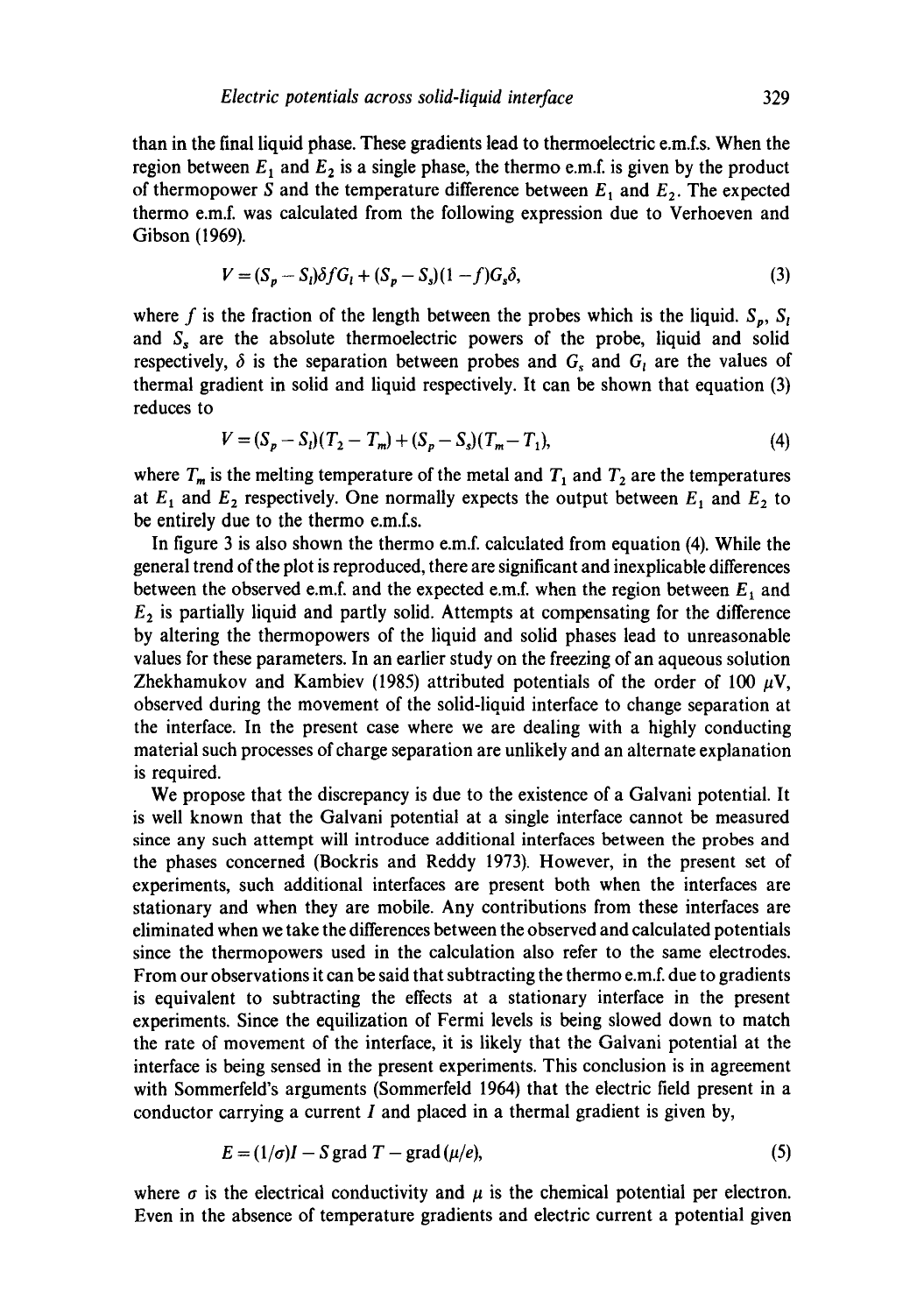by  $\Delta \mu/e$  can arise due to a finite difference  $(\Delta \mu)$  in chemical potential of the two phases at a moving interface. In metals, in the absence of any external fields,  $(\Delta \mu/e)$  can be equated to the Galvani potential  $(\Delta E_f/e)$ . The interface temperature  $T_i$  deviates from  $T_m$  when the interface moves and leads to the differences in chemical-potentials of electrons. The difference may be expected to be dependent on the rate of interface movement.

The Galvani potential can be expanded as a function of temperature with respect to its value at  $T_m$  by the use of Taylor series. To a first approximation,

$$
V_g(T) = \left(\frac{E_{\mathrm{F1}} - E_{\mathrm{F2}}}{e}\right)_{T_m} + \left[\frac{\partial}{\partial T} \left(\frac{E_{\mathrm{F1}} - E_{\mathrm{F2}}}{e}\right)\right]_{T_m} (T_m - T_i). \tag{6}
$$

The second term on the right hand side of the above expression is the contact component of the thermo e.m.f. (Yepifanov and Moma 1984). One can now express the total observed output ( $V_{obs}$ ) from the electrodes  $E_1$  and  $E_2$  as

$$
V_{obs} = V_1 + V_2,\tag{7}
$$

where  $V_1$  is the component arising from the Galvani potential  $V_a$  and is given by equation (2) for  $T = T_m$  i.e. the first term of equation (6).  $V_2$  is the contribution for thermoelectric e.m.f, from all causes including the second term on the right hand side of (6). The difference,  $V_{obs}-V_2$ , must then correspond to  $V_a$  at  $T_m$ . If so the observed discrepancy of about 100-400  $\mu$ V implies a Fermi level difference of 0.1 MeV between the solid and liquid states of lead.  $T_i$  will be a function of the rate of interface movement.  $V<sub>2</sub>$  will therefore be a function of the rate at which the interface moves. On the basis of the above arguments, the discrepancy between observed and calculated e.m.f.s should be a constant for a constant rate of interface movement. However, the difference changes from 100  $\mu$ V at the beginning of melting to 400  $\mu$ V at the end. This would imply a progressively increasing rate of melting. Such an increase may be expected following improvement in heat transfer from the furnace to the sample in the presence of a liquid phase.

The present analysis indicates the possibility of estimating the Fermi level difference between the solid and liquid phases of a pure metal and consequently the Fermi level in the liquid state. The present experimental set-up permitted only the use of low melting metals. Suitable modifications of the system and careful selection of electrodes should enable us to extend the study to other high melting metals. In the case of alloys, the situation will be further modified by the rejection of solute at the solid-liquid interface. Study of such situations will help in understanding the role of the observed potential in controlling the microstructure through feedback and superimposition of appropriate external potentials.

# **5. Conclusions**

The present investigation shows that the electric potential measured across suitably located electrodes in a cell in which solidification takes place cannot be accounted for in terms of thermoelectric phenomena. The difference between the observed potential and that expected from temperature gradients and thermoelectric power of